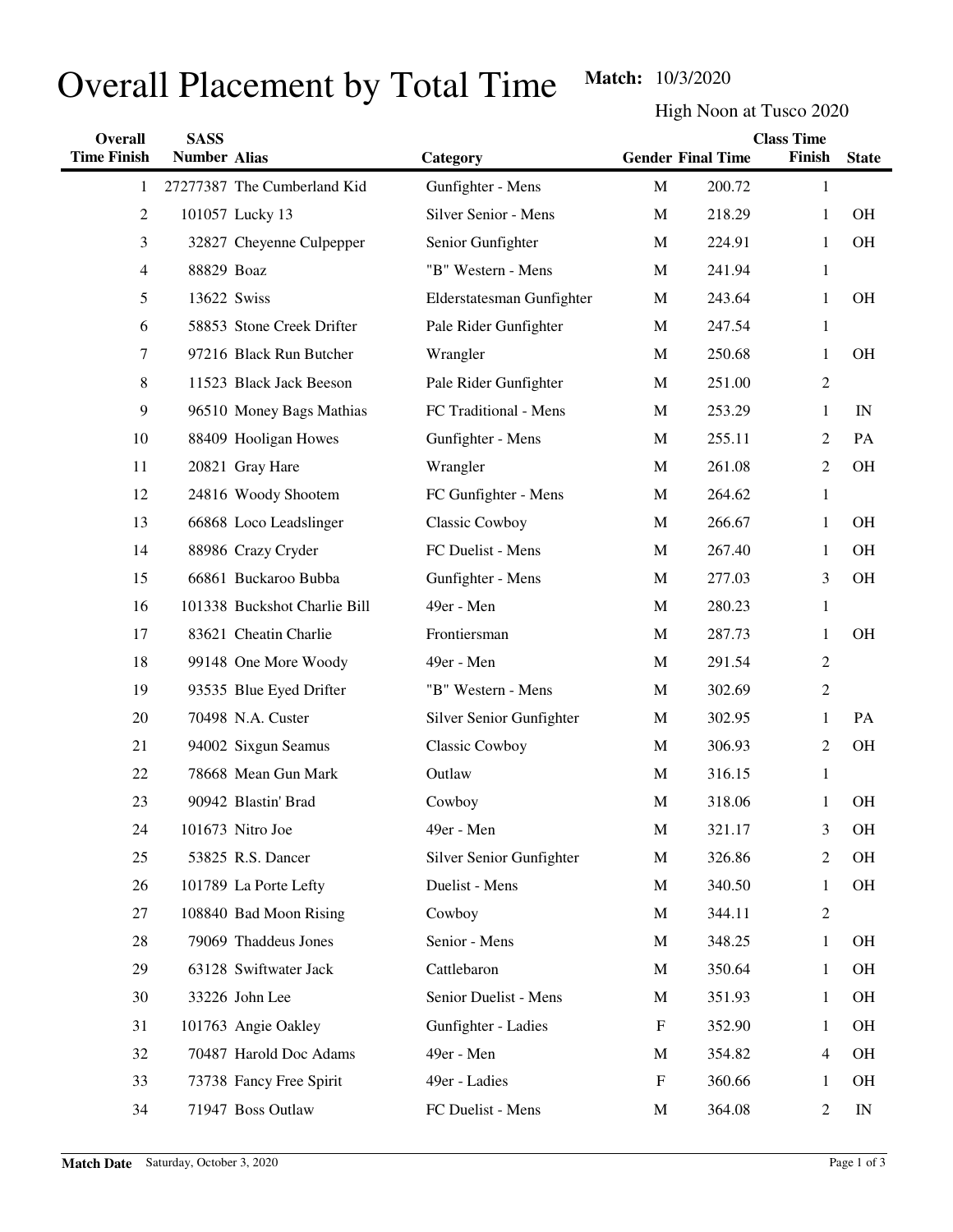| Overall            | <b>SASS</b>         |                               |                           | <b>Class Time</b>         |                          |                |              |
|--------------------|---------------------|-------------------------------|---------------------------|---------------------------|--------------------------|----------------|--------------|
| <b>Time Finish</b> | <b>Number Alias</b> |                               | Category                  |                           | <b>Gender Final Time</b> | Finish         | <b>State</b> |
| 35                 |                     | 44096 Last Gun                | <b>Gran Patron</b>        | $\mathbf M$               | 370.34                   | $\mathbf{1}$   | OH           |
| 36                 |                     | 27277483 Thomas Quigley       | Cowboy                    | $\mathbf M$               | 372.99                   | 3              |              |
| 37                 |                     | 66847 Moosetracks             | Duelist - Mens            | $\mathbf M$               | 375.31                   | 2              | <b>OH</b>    |
| 38                 |                     | 13621 Rye Miles               | Senior Duelist - Mens     | $\mathbf M$               | 375.78                   | 2              | <b>OH</b>    |
| 39                 |                     | 90690 Bo Darlin'              | Senior - Ladies           | M                         | 380.18                   | $\mathbf{1}$   |              |
| 40                 | 76963 Reno          |                               | 49er - Men                | M                         | 382.81                   | 5              |              |
| 41                 |                     | 95385 Thunder Creek Kid       | Pale Rider                | M                         | 386.52                   | 1              | <b>OH</b>    |
| 42                 |                     | 102666 Laramie Leadslinger    | Silver Senior Gunfighter  | M                         | 386.87                   | 3              | <b>OH</b>    |
| 43                 |                     | 35865 Jesse Duke              | Classic Cowboy            | M                         | 391.78                   | 3              | <b>OH</b>    |
| 44                 |                     | 59234 Ruger Ray               | Pale Rider                | M                         | 394.43                   | 2              | <b>OH</b>    |
| 45                 |                     | 12515 Wilbur Green Rexroat    | Elderstatesman Gunfighter | M                         | 394.75                   | $\overline{c}$ |              |
| 46                 |                     | 88082 Ole Rattlesnake         | Pale Rider Gunfighter     | M                         | 396.77                   | 3              | OH           |
| 47                 |                     | 20185 Broke N West            | Elderstatesman            | M                         | 399.14                   | $\mathbf{1}$   |              |
| 48                 |                     | 96591 Vix-N                   | "B" Western - Ladies      | M                         | 400.16                   | $\mathbf{1}$   |              |
| 49                 |                     | 105924 Kanshee Pickem         | Young Gun Girl            | $\mathbf F$               | 407.52                   | $\mathbf{1}$   |              |
| 50                 |                     | 88356 Twitchy                 | Duelist - Mens            | M                         | 408.13                   | 3              | <b>OH</b>    |
| 51                 |                     | 29047 Mike Fink               | Frontiersman              | M                         | 411.82                   | 2              | MI           |
| 52                 |                     | 88727 Ani Two Feathers        | Senior - Ladies           | $\mathbf F$               | 413.37                   | 2              | <b>OH</b>    |
| 53                 |                     | 94037 Bobtown Cooter          | Silver Senior - Mens      | M                         | 413.54                   | 2              | <b>OH</b>    |
| 54                 |                     | 31585 Slow Poke Smith         | Frontiersman              | M                         | 415.68                   | 3              |              |
| 55                 |                     | 73063 Frontier Lone Rider     | Elderstatesman            | M                         | 416.61                   | 2              | <b>WV</b>    |
| 56                 |                     | 101225 Honey Bunny            | 49er - Ladies             | $\mathbf F$               | 420.33                   | 2              | <b>OH</b>    |
| 57                 |                     | 105837 Skinny Kinny           | Classic Cowboy            | M                         | 423.16                   | 4              |              |
| 58                 |                     | 71968 Marshal Coal Run Willey | Elderstatesman            | M                         | 424.18                   | 3              |              |
| 59                 |                     | 27277494 Tug River Kid        | Cattlebaron               | $\mathbf M$               | 433.91                   | 2              |              |
| 60                 |                     | 27277479 Trigger Happy        | <b>Buckaroo Boy</b>       | M                         | 437.82                   | $\mathbf{1}$   |              |
| 61                 |                     | 44051 Life-R                  | josie wales               | M                         | 444.74                   | $\mathbf{1}$   | OH           |
| 62                 |                     | 107643 Turkey Flat's Jack     | FC Gunfighter - Mens      | M                         | 448.24                   | $\overline{2}$ |              |
| 63                 |                     | 22900 Old Iron Hip            | Cattlebaron               | M                         | 455.79                   | 3              | OH           |
| 64                 |                     | 92249 Kid Rich                | Outlaw                    | M                         | 462.33                   | 2              | AZ           |
| 65                 |                     | 92250 Shirttail Bess          | FC Duelist - Ladies       | M                         | 463.61                   | 1              | AZ           |
| 66                 |                     | 99149 I.V. Woody              | 49er - Ladies             | $\boldsymbol{\mathrm{F}}$ | 477.80                   | 3              |              |
| 67                 |                     | 27277418 Ropeburn Wright      | Cowboy                    | M                         | 488.63                   | 4              |              |
| 68                 |                     | 96415 Cayenne Kay             | Classic Cowgirl           | $\boldsymbol{\mathrm{F}}$ | 490.57                   | 1              | <b>OH</b>    |
| 69                 |                     | 100136 Flint N. Steele        | Senior - Mens             | M                         | 501.95                   | 2              | OH           |
| 70                 |                     | 99480 Deathwind               | Elderstatesman            | M                         | 506.81                   | 4              |              |
|                    |                     |                               |                           |                           |                          |                |              |